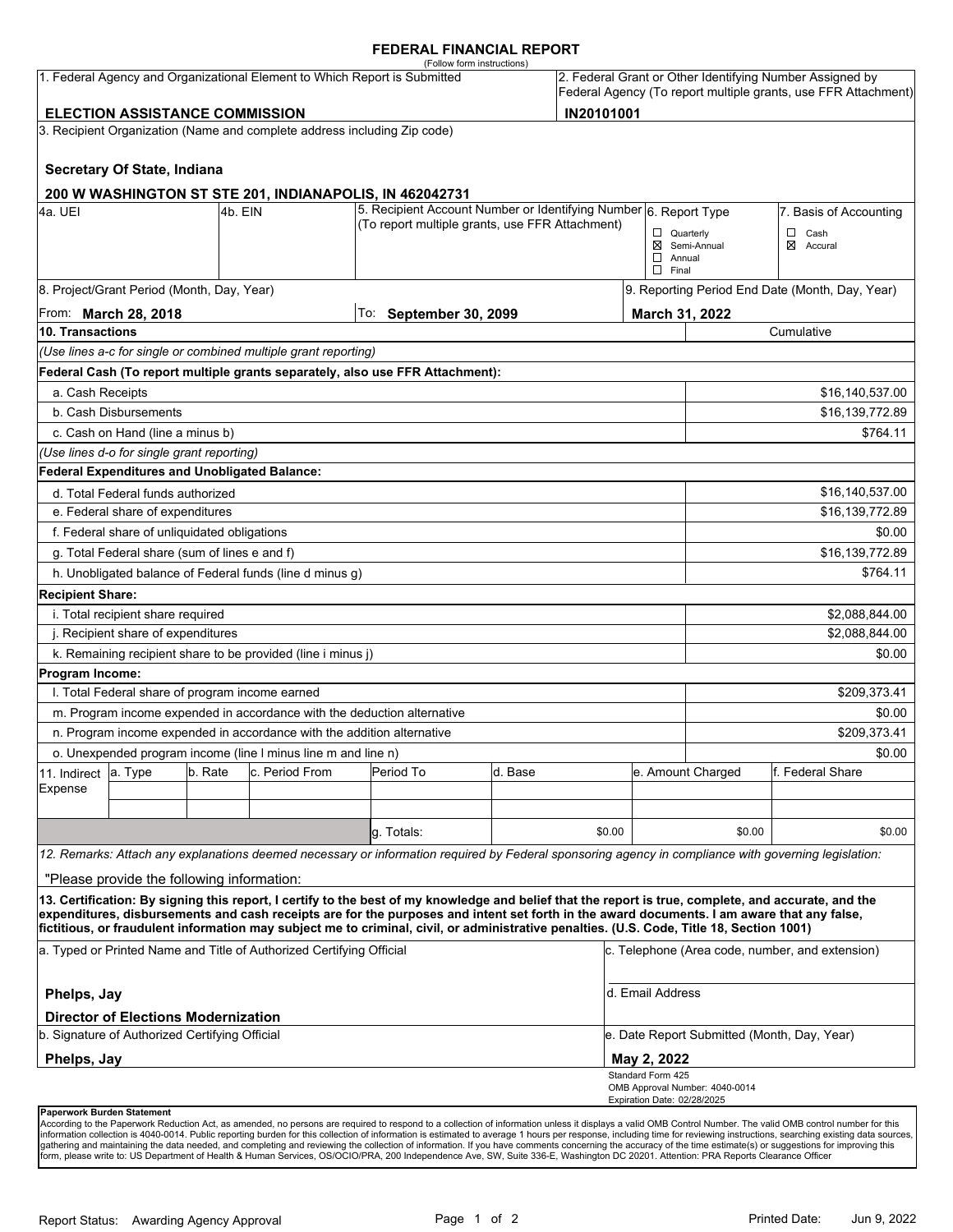|                                  | <b>FEDERAL FINANCIAL REPORT</b><br>(Additional Page)                                                                                                                                                                                                                                                                          |
|----------------------------------|-------------------------------------------------------------------------------------------------------------------------------------------------------------------------------------------------------------------------------------------------------------------------------------------------------------------------------|
| Federal Agency & Organization    | : ELECTION ASSISTANCE COMMISSION                                                                                                                                                                                                                                                                                              |
| Federal Grant ID                 | IN20101001                                                                                                                                                                                                                                                                                                                    |
| Recipient Organization           | Secretary Of State, Indiana                                                                                                                                                                                                                                                                                                   |
|                                  | 200 W WASHINGTON ST STE 201, INDIANAPOLIS, IN 462042731                                                                                                                                                                                                                                                                       |
| UEI                              |                                                                                                                                                                                                                                                                                                                               |
| UEI Status when Certified        |                                                                                                                                                                                                                                                                                                                               |
| EIN                              |                                                                                                                                                                                                                                                                                                                               |
| <b>Reporting Period End Date</b> | March 31, 2022                                                                                                                                                                                                                                                                                                                |
| Status                           | Awarding Agency Approval                                                                                                                                                                                                                                                                                                      |
| Remarks                          | "Please provide the following information:                                                                                                                                                                                                                                                                                    |
|                                  | State interest earned (current fiscal year): \$0<br>State interest expended (current fiscal year): \$0<br>Program income earned (current fiscal year): \$0<br>Program income earned breakdown (current fiscal year): \$ Source: e.g. Sale of<br>registration list - \$0<br>Program income expended (current fiscal year): \$0 |

**Federal Agency Review** 

Reviewer Name Phone # Email Review Date Review Comments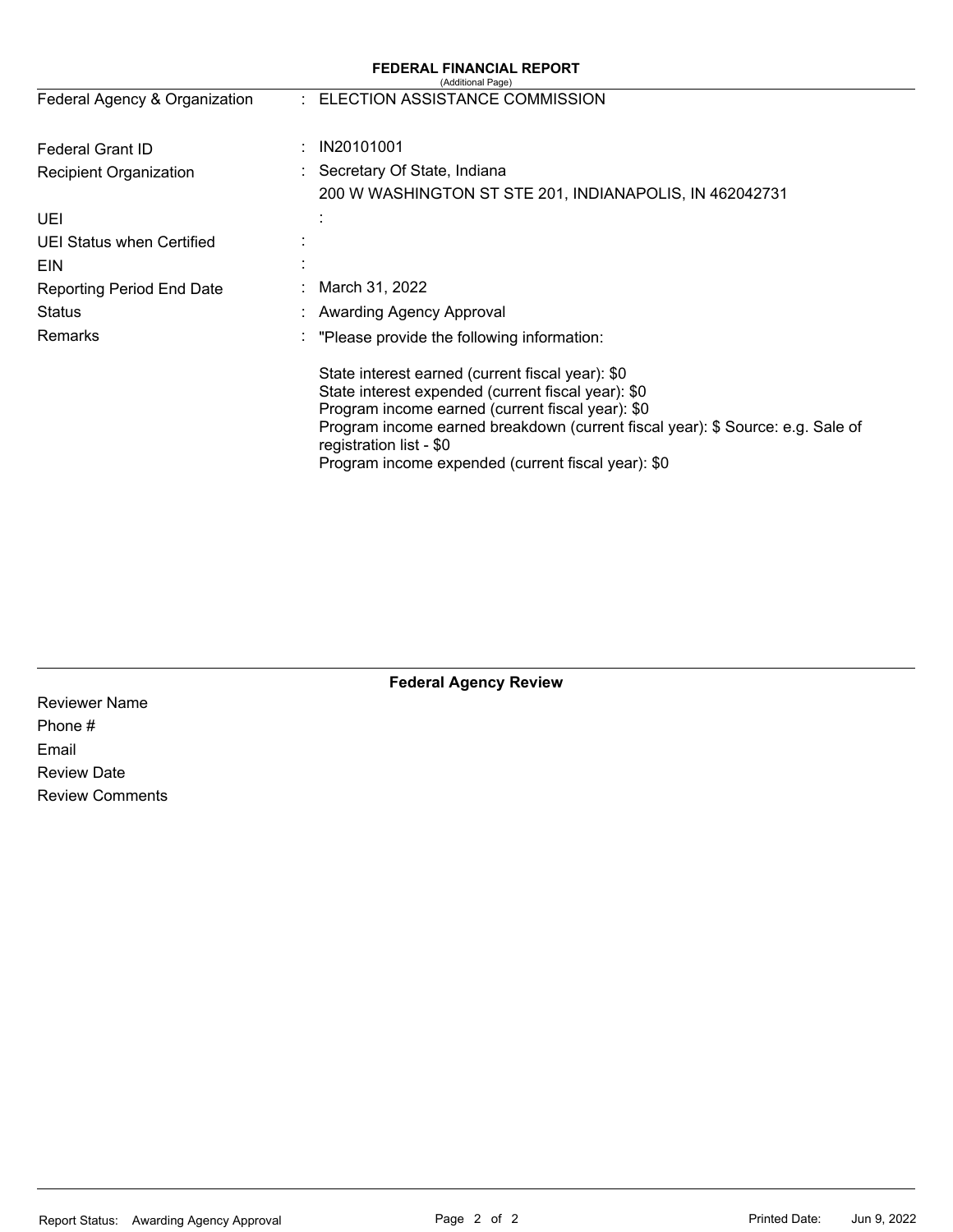# 2021-2022 EAC Progress Report

# 3. EAC Progress Report

#### **1. State or Territory:**

Indiana

## **2. Grant Number:**

IN20101001

#### **3. Report:**

Semi-Annual (Oct 1 - March 31)

#### **4. Grant:**

Election Security

#### **5. Reporting Period Start Date**

10/01/2021

#### **6. Reporting Period End Date**

03/31/2022

# 4. Progress and Narrative

7. Describe in detail what happened during this reporting period and explain how you implemented the approved grant activities in accordance with your State Plan/Program Narrative. (*Note: Your activities should align with your Grant Cost Categories Table.)*

Total of \$311,260.590 was expended from the election Security Grant funds during this grant period.

8. Describe any significant changes to your program during the project, including changes to your original State  **Plan/Program Narrative or favorable developments that improved program efficiency and/or service delivery.**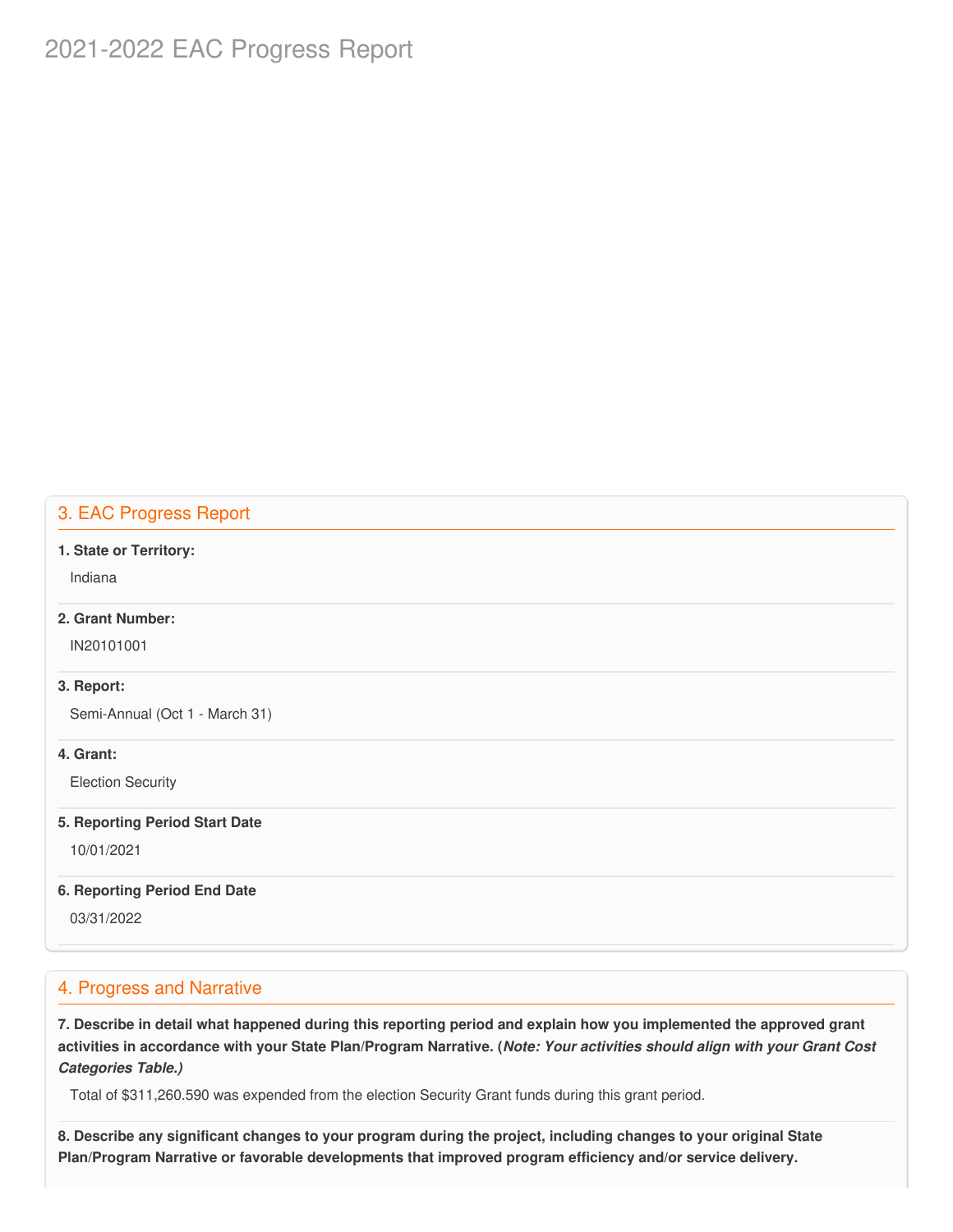N/A, no significant changes occurred.

#### **9. Issues Encountered:**

Describe all major issues that arose during the implementation of the project and the reasons why established goals were not met, if applicable. Address each issue separately and describe whether and how the issues were resolved. Also,  **briefly discuss the implications of any unresolved issues or concerns.**

N/A, no major issue occurred.

#### **10. Provide a description of any training conducted, including security training.**

N/A, no training conducted.

#### **11. Subgrants:**

#### **Did your office provide subawards to local jurisdictions during this reporting period?**

Yes

#### **12. Describe the activities carried out by your subgrantees during the reporting period.**

 A total of \$1,639,394.00 expended for sub grantees during this reporting period. A breakdown is provided here: Of the \$1,639,394.00 expended for sub grantees during this reporting period, \$1,596,394.00 went towards KNOWiNK electronic Pollbooks that were disbursed among 18 Indiana counties (sub grantees).

 Of the \$1,639,394.00 expended for sub grantees during this reporting period, \$43,000 was spent on Hart InterCivic voting accessories that were disbursed among 5 Indiana counties (sub grantees).

#### **Provide a breakdown of aggregate subawards expenditures across major categories.**

Voting Equipment : \$1,639,394.00

Total : \$1639394

#### **13. Match:**

#### **Describe how you are meeting or have met the matching requirement.**

The match for the Election Security Grant has now been met. \$687,314 was matched during this grant period.

## 14. Report on the number and type of articles of voting equipment obtained with the funds. Include the amount expended  **on the expenditure table.**

 Of the \$311,260.590 expended from the Election Security Grant funds during this grant period, \$268,260.59 was spent on KNOWiNK electronic Pollbooks that were disbursed among 18 Indiana counties (sub grantees). \*Note: the total amount for this purchase was the \$1,596,394.00. Only \$268,260.59 of that amount was paid for with Election Security Grant funds.

 Of the \$311,260.590 expended from the election Security Grant funds during this grant period, \$43,000 was spent on Hart InterCivic voting accessories that were disbursed among 5 Indiana counties (sub grantees).

### 5. Expenditures

**5. Expenditures**<br>15. Current Period Amount Expended and Unliquidated Obligations **15. Current Period Amount Expended and Unliquidated Obligations**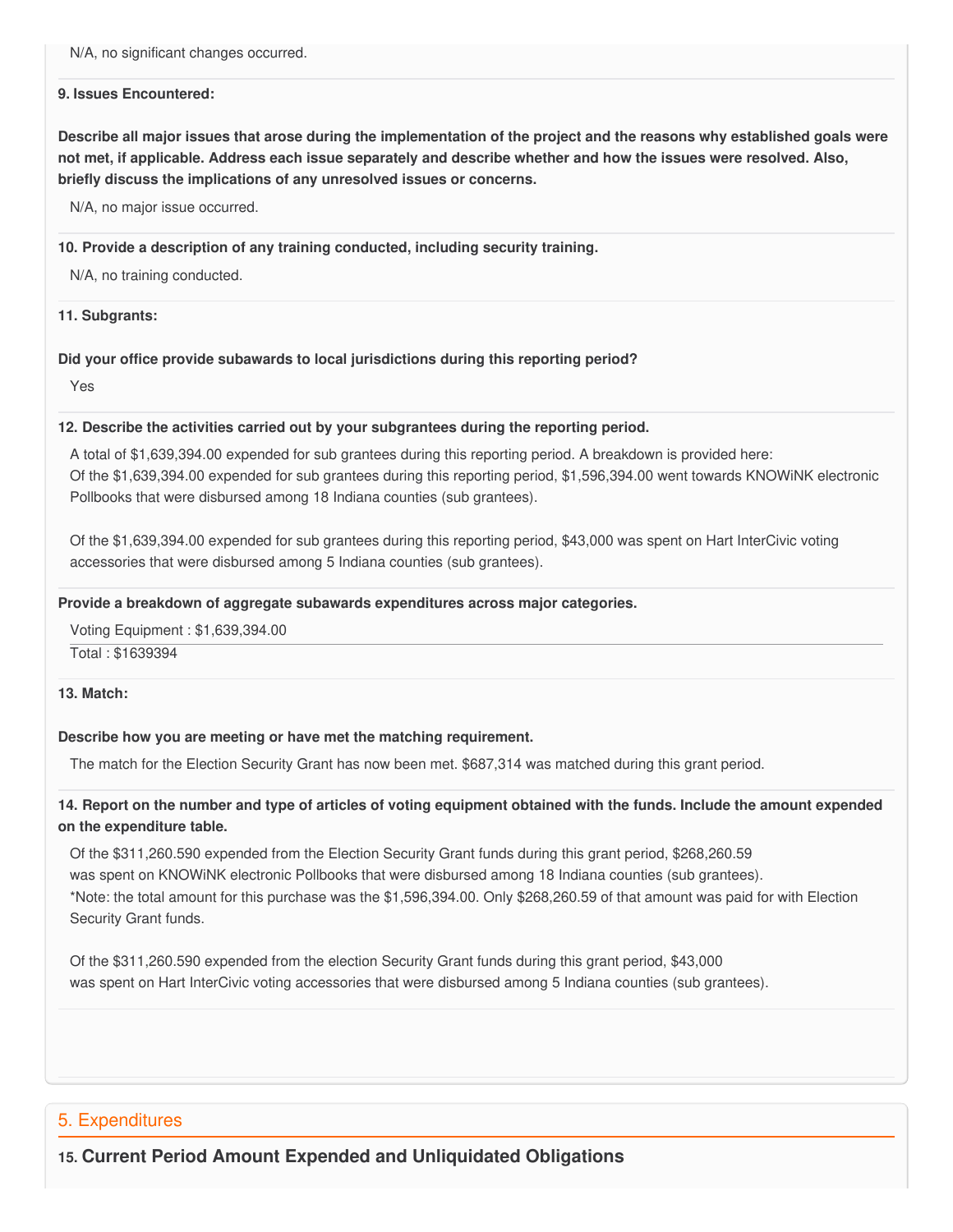# **GRANT COST CATEGORIES - FEDERAL**

Voting Equipment and Processes: : \$311261

Other (Specify below) : \$209373

#### Total : \$520634

 **Comments:** A total of \$[1,596,394.00](https://1,596,394.00) was expended to purchase KNOWiNK ePolbooks for 19 Counties (sub grantees). The breakdown is as follow: \$[268,260.59](https://268,260.59) of the Election Security grant funds were used for this expenditure. \$209, 373.41 (program income earned - Under "Other") was used for this expenditure. \$1,118,760 (match) used towards this expenditure - Some of this was accounted for during the December grant period. \$687,314 of this amount went towards the match for this grant period. Additionally, \$43,000 of the Election Security grant funds were expended for 18 Counties (sub grantees) to receive Hart InterCivic voting equipment. For a total of [\\$311,260.59](https://311,260.59) of the Election Security grant funds were expended.

# **16. GRANT COST CATEGORIES - MATCH**

Voting Equipment and Processes: : \$687314

Total : \$687314

 **Comments:** A total of \$[1,596,394.00](https://1,596,394.00) was expended to purchase KNOWiNK ePolbooks for 19 Counties (sub grantees). The breakdown is as follow: \$[268,260.59](https://268,260.59) of the Election Security grant funds were used for this expenditure. As mentioned above, \$1,118,760 (match) used towards this expenditure - Some of this was accounted for during the December grant period. \$687,314 of this amount went towards the match for this grant period.

# 7. Expenditures

#### **17. Confirm Total Grant Expenditure Amounts**

 Federal : \$[16,139,772.89](https://16,139,772.89) Match : \$[2,088,844.00](https://2,088,844.00)

Total : [\\$18228616.89](https://18228616.89)

 **OMB CONTROL NUMBER: 3265-0020**

# 8. Certification

 **Name and Contact of the authorized certifying official of the recipient.**

**First Name**

Molly

#### **Last Name**

Timperman

#### **Title**

Deputy Director of Elections Modernization, Legislative Affairs, and HAVA Administration

#### **Phone Number**

**Email Address**